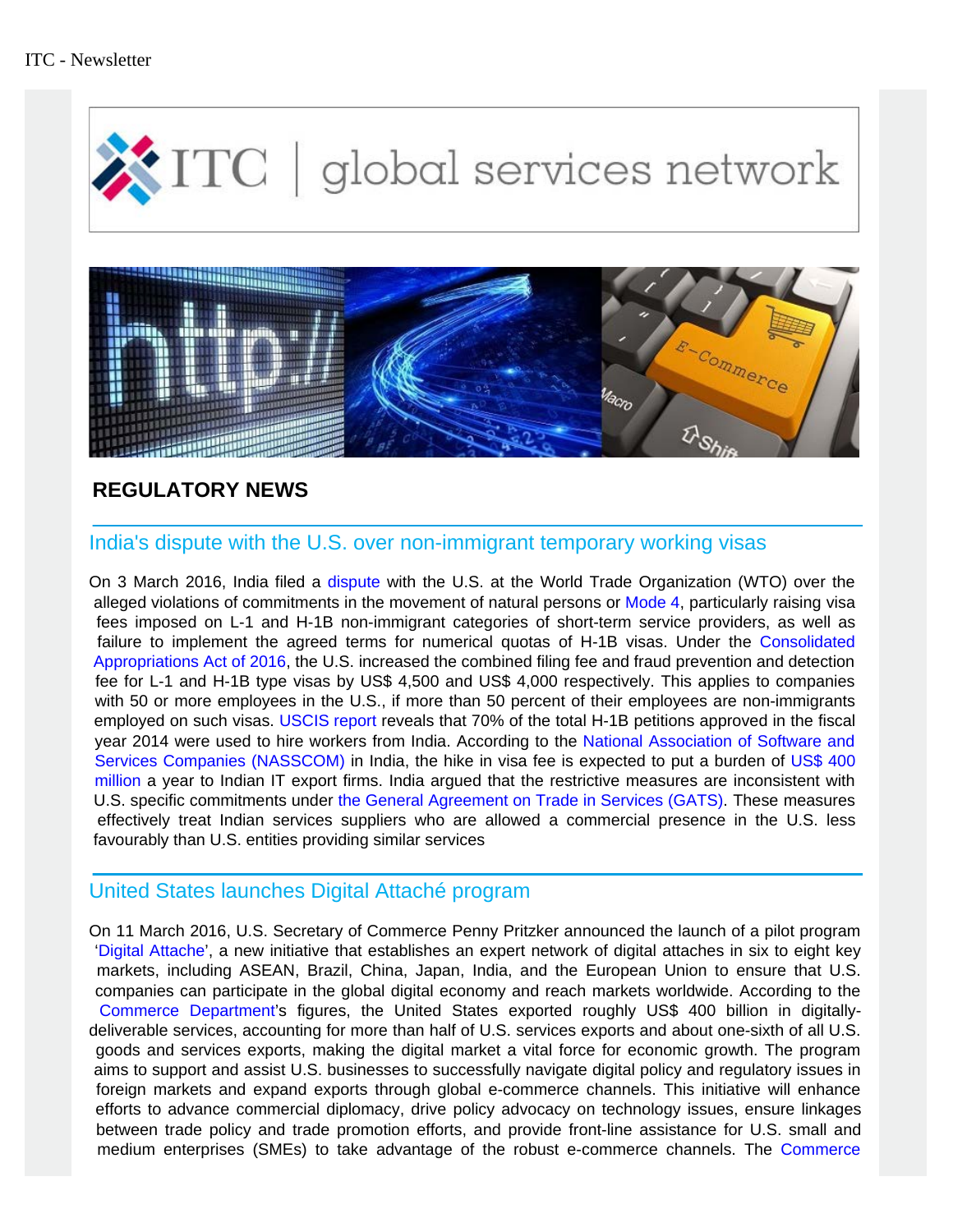[Department](https://www.ntia.doc.gov/speechtestimony/2016/remarks-department-commerce-director-digital-economy-alan-davidson-10th-annual-) sets the promotion the free flow of information worldwide as a top priority.

#### APEC launches multi-year Environmental Services Action Plan

Trade officials from the [Asia Pacific Economic Cooperation \(APEC\)](http://www.apec.org/Press/News-Releases/2016/0301_environment.aspx) region convened in March 2016 in Lima to announce the launch of a multi-year Environmental Services Action Plan, which will facilitate the lowering of associated regulatory and trade policy barriers in APEC economies, with implications for industries ranging from water and waste management to recycling and renewable energy development. APEC has led the way [in reducing tariffs on environmental goods](http://www.apec.org/Groups/Committee-on-Trade-and-Investment/APEC-Economies-Implementation-Plans.aspx) and is building on this work by creating enabling conditions for services providers that employ green technologies. The global market for environmental goods and services is expected to double to US\$ 2 trillion within five years, fuelled by increasing global energy consumption, demand for greater efficiency and environmental regulation. The Environmental Services Action Plan will be implemented in the next four years to build the technical bandwidth of APEC economies to adopt efficient regulation and trade promotion policies in environmental services.

#### U.S.- EU Privacy Shield text

In February 2016, the U.S. Department of Commerce and the European Commission released [the U.S.-](https://www.commerce.gov/sites/commerce.gov/files/media/files/2016/eu_us_privacy_shield_full_text.pdf.pdf)  [EU Privacy Shield text](https://www.commerce.gov/sites/commerce.gov/files/media/files/2016/eu_us_privacy_shield_full_text.pdf.pdf), an agreement which was established to provide companies with a mechanism to comply with EU data protection requirements when transferring personal data from the European Union to the United States in support of transatlantic commerce. [The U.S. - EU Privacy Shield](http://europa.eu/rapid/press-release_IP-16-216_en.htm) reflects the requirements set out by the European Court of Justice in its ruling on 6 October 2015, which declared the old Safe Harbour framework invalid. The new framework requires participating U.S. organizations to develop a conforming privacy policy, publicly commit to comply with the Privacy Shield Principles so that the commitment becomes enforceable under U.S. law. The new arrangement includes commitments by the U.S. that possibilities under U.S. law for public authorities to access personal data transferred under the new arrangement will be subject to clear conditions, limitations and oversight, preventing generalised access. Any citizen who considers that their data has been misused under the new arrangement will have several redress possibilities. The new framework will also enable thousands of companies in the U.S. and subsidiaries of European companies in the U.S. to receive personal data from the E.U. to facilitate data flows that support transatlantic trade.

#### **TRADE NEWS**

#### Increase in Chinese tourists' spending

Chinese expenditure on outbound travel reached US\$ 215 billion in 2015, indicating a 53% increase from 2014, according to the [World Travel & Tourism Council.](http://www.wttc.org/press-room/press-releases/press-releases/2016/chinese-outbound-travel-continues-to-soar-but-inbound-potential-remains-untapped/) Statistics from [China National Administration](http://en.cnta.gov.cn/focus/travelnews/201512/t20151224_755626.shtml)  [Tourism](http://en.cnta.gov.cn/focus/travelnews/201512/t20151224_755626.shtml) reveals that the number of Chinese tourists traveling abroad has [more than doubled](https://www.travelchinaguide.com/tourism/2010statistics/outbound.htm) to 120 million people over the last five years, favourably impacting Japan which experienced a 49% year on year increase in revenue from foreign visitors. Europe has also benefited from the [influx in Chinese travel](http://www.wttc.org/-/media/files/reports/economic%20impact%20research/2016%20documents/economic%20impact%20summary%202016_a4%20web.pdf), with major destinations like the UK and Germany, alongside emerging destinations like Iceland, profiting from this trend.

#### **BUSINESS NEWS**

## Airbnb paid US\$ 1.3 million in tourist taxes to Paris

The home-sharing e-commerce company [Airbnb](https://www.airbnb.com/) began to collect a tourist tax or *taxe de sejour* from visitors to Paris following a request by Paris authorities last year, charging users at a rate of € 0.83 per person per night. Paris is [Airbnb's top travel destination](http://www.theguardian.com/travel/2015/feb/27/paris-becomes-airbnbs-top-home-sharing-city-destination) with more than 40,000 holiday rentals in the French capital listed on the site. The city's hotel owners [raised concerns](http://www.reuters.com/article/us-hotels-france-airbnb-idUSKCN0QE0CO20150809) about its rapid expansion, accusing the company of providing unfair competition. Although renters at Airbnb should report any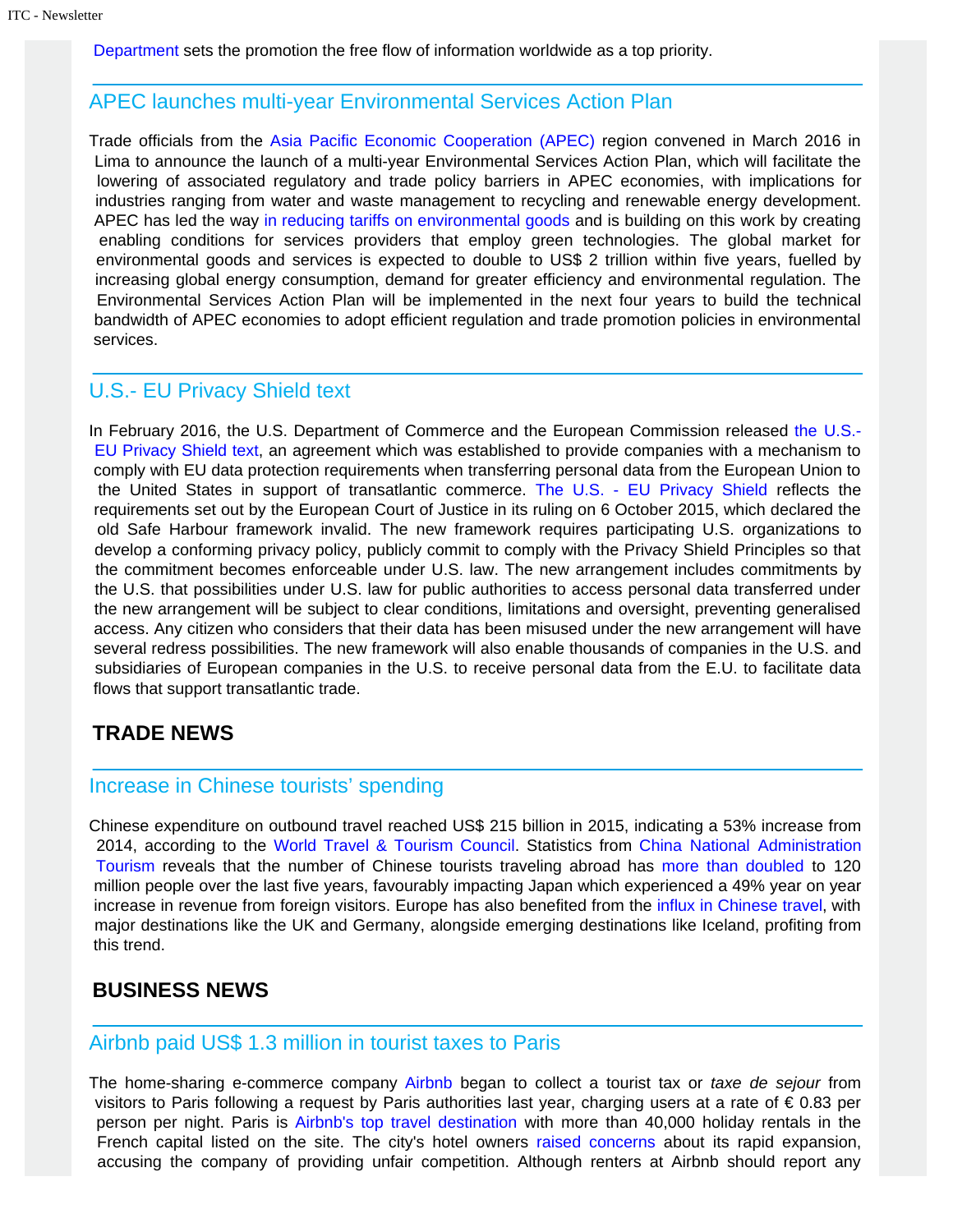income for tax purposes, they do not incur other tax and charges that a hotel has to pay. Airbnb handed over nearly [€ 1.2 million](http://www.theguardian.com/technology/2016/feb/05/airbnb-pays-paris-12m-in-tourist-taxes) (US\$ 1.3 million) to the local authority in Paris in the last quarter of 2015. The levy raised € 1.17 million which corresponds to 1.4 million overnight stays from October to the end of the year. Airbnb has introduced similar tax-collecting systems in [several other cities in Europe and some](https://www.airbnb.com/help/article/653/in-what-areas-is-occupancy-tax-collection-and-remittance-by-airbnb-available)  [states in the U.S. and the country of India](https://www.airbnb.com/help/article/653/in-what-areas-is-occupancy-tax-collection-and-remittance-by-airbnb-available).

#### Africa Internet Group (AIG) raised US\$ 326 million of funding

After receiving [US\\$ 83 million](http://techcrunch.com/2016/02/08/as-its-market-grows-nigerian-e-commerce-startup-africa-internet-group-raises-83-million/) from Europe's AXA Insurance last month, AIG secured further funding of US\$ 326 million this month from existing investors including South African telecoms group MTN and Rocket Internet as well as a new investor, Goldman Sachs. Jumia, AIG's main subsidiary, intends to use the funds to support its continued growth, and to execute on attractive development opportunities in Africa along with AIG's other ecommerce platforms. [With a valuation of over US\\$1 billion](http://techcrunch.com/2016/03/03/rocket-internets-africa-internet-group-raises-326m-from-goldman-sachs-and-others/), AIG is Africa's first 'tech unicorn.' Backed by [Rocket Internet](https://www.rocket-internet.com/) – a German internet company, AIG's startup network includes [online platforms](http://techcrunch.com/2016/02/08/as-its-market-grows-nigerian-e-commerce-startup-africa-internet-group-raises-83-million/) across hotel, fashion, employment, real estate, and transportation services.

# **UPCOMING EVENTS**

#### China International Fair for Trade in Services (CIFTIS)

[CIFTIS](http://en.ciftis.org/) is one of the world's largest trade fairs focused on services trade which will be held from 28 May to 1 June 2016 in Beijing. The event features exhibitions for services exporters to showcase their offerings as well as high level forums and policy dialogues to help making services trade easier across the globe. [ITC](http://www.intracen.org/CIFTIS-contest/) is one of the international partner agencies of the CIFTIS and will support – through a programme funded by the Chinese Ministry of Commerce – a delegation of services exporters from the developing countries to participate in the trade fair.

## Global Exhibition on Services (GES)

The Government of India, Ministry of Commerce and Industry in association with Services Export Promotion Council (SEPC) and Confederation of Indian Industry (CII) is organizin[g the second edition of](http://www.gesdelhi.in/about-ges-2016.html)  [GES](http://www.gesdelhi.in/about-ges-2016.html) from 21 to 23 April 2016 at India Expo Centre and Mart, Greater Noida. The objective is to provide a platform to all the participants, delegates, business visitors and other key decision maker from the services industry and other related industry to interact with, and explore new business avenues.

#### COMESA ICT services industries public private dialogue

The [COMESA Business Council \(CBC\)](http://www.comesabusinesscouncil.org/comesabusinesscouncil/) is organizing its first Information and communications technology (ICT) services industries public private dialogue (PPD) from 19 - 20 April 2016 in Nairobi, Kenya with the theme 'It's an ICT world: Access - innovation - policy for business competitiveness'. The event will discuss opportunities and challenges faced by African ICT enterprises, cloud readiness of countries in Africa, ICT governance, ICT policy landscape among others.

#### UNCTAD's E-commerce week

[The second UNCTAD's E-Commerce Week](http://unctad.org/es/paginas/MeetingDetails.aspx?meetingid=1068) will be held from 18 - 22 April 2016. It offers a unique opportunity for governments, international organizations, the private sector and civil society to engage in a dialogue on fundamental issues related to e-commerce and development. The week starts with interactive sessions on cybercrime readiness assessments, consumer protection online, e-commerce and trade policies, E-commerce Policy Reviews organized by and with UNCTAD's partners.

# **PUBLICATIONS**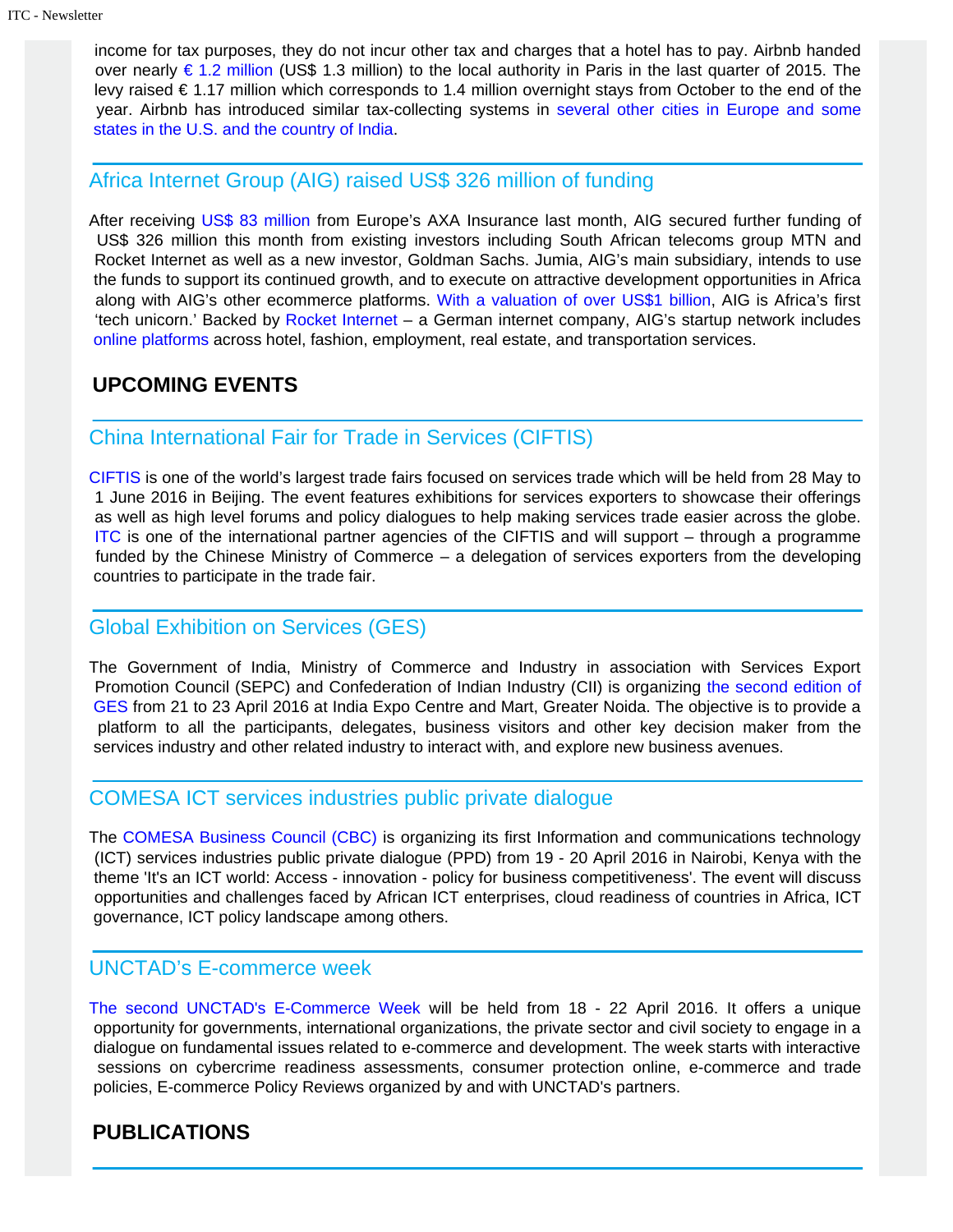## Digital globalization: the new era of global flows

The rapidly growing flows of international trade and finance that characterized the 20th century have flattened or declined since 2008. Yet globalization is not moving into reverse. Instead digital flows are soaring—transmitting. The recently published report by McKinsey, titled '[Digital globalization: the new era](http://www.mckinsey.com/business-functions/mckinsey-digital/our-insights/digital-globalization-the-new-era-of-global-flows)  [of global flows](http://www.mckinsey.com/business-functions/mckinsey-digital/our-insights/digital-globalization-the-new-era-of-global-flows)' provides a detailed analysis of how global flows are continuing to evolve. It offers new insights into how companies and countries are participating in the web of flows and extends our econometric analysis, drawing on improved data and employing more sophisticated methodology. The report reveals even stronger evidence of the economic value of participating in global flows—and finds that data flows account for a substantial portion of that impact. Both inflows and outflows matter for growth as they circulate ideas, research, technologies, talent, and best practices around the world.

## Export of Value Added (EVA) database

[The EVA database](http://wits.worldbank.org/analyticaldata/evad/Country/USA/Year/2011/Summary) was recently launched on the World Bank Group's [World Integrated Trade Solutions](http://wits.worldbank.org/)  [\(WITS\)](http://wits.worldbank.org/) data website. It includes [data for user-specific queries](http://wits.worldbank.org/analyticaldata/analyticaldata.aspx) and also has [data for bulk download](http://data.worldbank.org/data-catalog/export-value-added). The EVA Database measures the domestic value added contained in exports for about 120 economies across 27 sectors, including nine commercial services sectors, three primary sectors, and 14 manufacturing sectors. The data spans intermittent years between 1997 and 2011. What sets the EVA Database apart is the wide coverage of developing countries: over 70 of the economies included are low- and middleincome. Measuring trade on a value-added basis makes it possible to see a sector's direct value-added contribution to exports as well as the linkages to other sectors of the economy.

#### Trade in services: case studies from Africa

On 26 February 2016, the Department of Trade and Industry of the African Union Commission [officially](http://au.int/en/newsevents/21053/launch-book-trade-services-case-studies-africa)  [launched](http://au.int/en/newsevents/21053/launch-book-trade-services-case-studies-africa) the book titled 'Trade in services: case studies from Africa'. In recognition of the importance and largely untapped potential of services to contribute to African growth and trade, and with the goal of raising awareness of the opportunities for expanding exports in this area, the book highlights Air Transport Services in Ethiopia, Banking Services in Nigeria, Business Processing Outsourcing/ICT Services in Senegal, Cultural Services in Burkina Faso, and Higher Education Services in Uganda. The studies are an examination of possible best practices in services exports on the continent, as seen from the suppliers' point view, with a review of the role of government policy and other factors that may have shaped their success.

#### WTO services profiles 2015

[Services Profiles 2015](https://www.wto.org/english/res_e/publications_e/serv_profiles15_e.htm) provides key statistics on infrastructure services, i.e. transportation, telecommunications, finance and insurance, for 186 economies. This includes, for the first time, data for all 161 WTO members.

#### Rethinking services in a changing world

In January 2016, International Centre for Trade and Sustainable Development (ICTSD) together with World Economic Forum (WEF) published a paper titled '[Rethinking Services in a Changing World](http://www.ictsd.org/sites/default/files/research/E15-Services-Low-FINAL.pdf)' under the E-15 initiative. This paper examines issues and outlines related recommendations under six specific categories: services and digitization; SMEs and services trade; the role of soft law in international agreements; regulatory cooperation; coherence issues arising in relation to the separate rules governing goods and services; and, modifications to the GATS related to temporary presence and also scheduling disciplines.